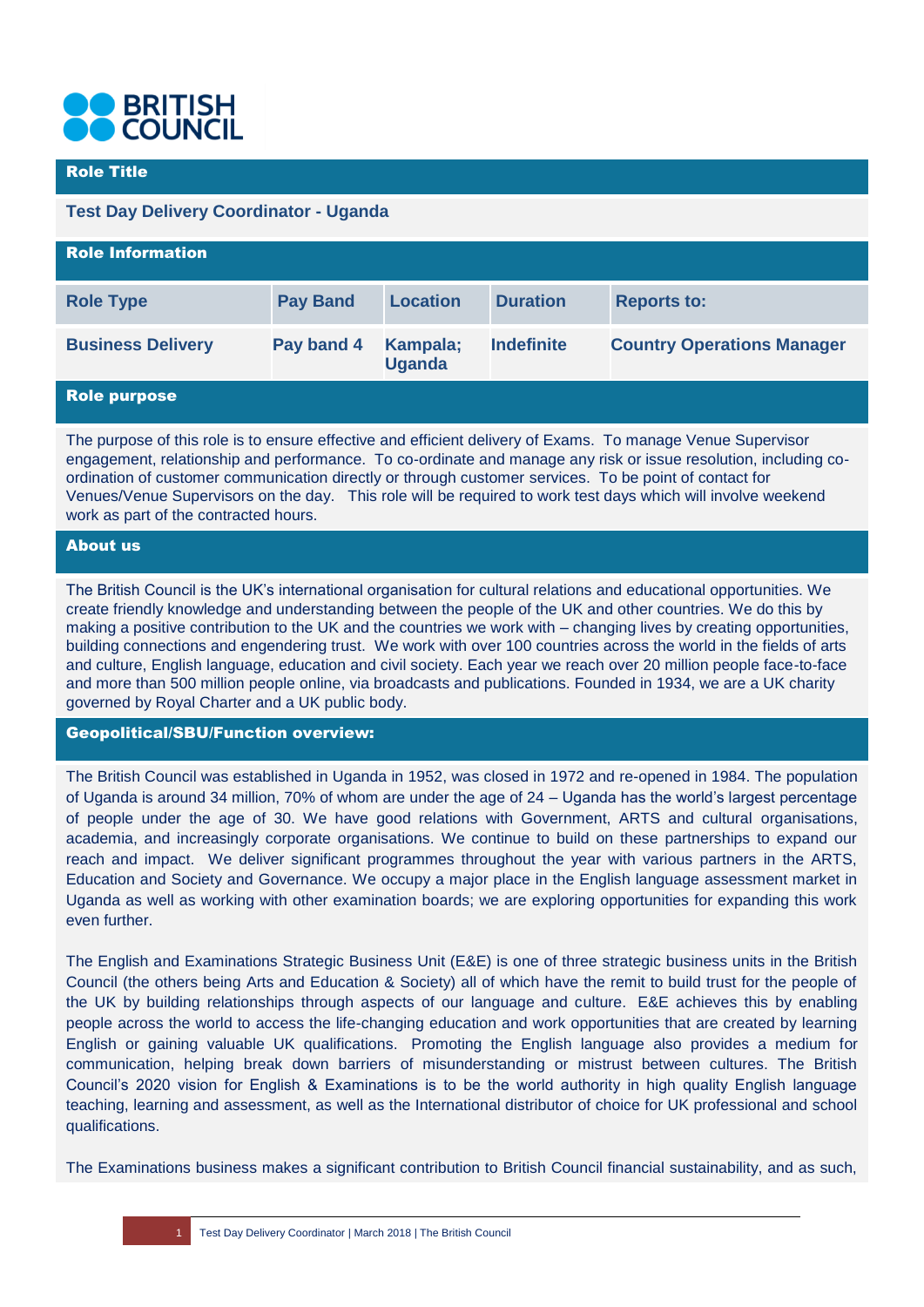it is essential that the business evolves in order to maintain its position in a fast-changing operating context. There is a need to standardise and automate activities across the globe to deliver efficiencies, and there is also a requirement to develop new digital products and services to meet changing customer demands and competitive pressures. In a cost and resource-constrained environment, balancing the on-going requirements and allocation of funds will be critical, as will the integration and planning of the implementation of the different changes across a global network of 110+ countries charged with the on-going delivery of impact and income whilst changing key elements of the supporting operational platform.

## Main opportunities/challenges for this role:

- There is a new Global Operating Model for Exams being implemented across the business and this role will be key to ensuring delivery of our exams operations at test centre level, working with new systems and processes and ensuring that new ways of working are taken up and adhered to.
- Acting in unforeseen situations to solve problems to ensure Test Day is successfully executed.

# Main Accountabilities:

#### **Product Service Support**

- Undertakes the related planning and delivery functions in preparation for Test Days in line with BRITISH COUNCIL processes
- Receives instructions and requests from cluster operations, 5 days before Test Day itself and plans and organises given resources accordingly (often at short notice) to ensure that work is carried out efficiently and effectively
- Scan dashboards to monitor performance and identify issues
- Plans and deploys engagement plan for Venue Staff
- Ensures exam materials are received at Test Centre and stored securely
- Supports decisions of Operations Manager with the selection of venue staff, sets performance expectations and maintains positive relations
- Supports the selection of suitable venues

#### **Customer support**

- Receives and responds to enquiries from/to customers and may be a specific point of reference on queries relating to an area of nominated expertise or responsibility. Identifies where more complex issues require resolution by others and refers them accordingly
- Recognises and understands the impact of incidents arising (e.g. complaints, resourcing problems, logistical or technical difficulties) and proactively alerts the team leader to any issues of concern that are likely to impact service/project/task delivery or customer experience.

## **Relationship & stakeholder management**

- Supports continuous improvement in the efficiency/cost effectiveness/quality of service delivery/systems in the unit or department
- Proactively works with Operations Manager to deliver satisfactory and timely resolution of customer (internal or external) complaints, coordinating input from other team members as required. Ensures the customer is kept informed throughout the process.
- Develops good working relationships and engagement with Venue Staff and appropriate colleagues throughout the BRITISH COUNCIL to facilitate effective and efficient service delivery.
- Acts as point of contact and manages escalated issues in country from Venue Supervisors and Venues, supported by Operations Manager / Cluster team when required.

#### **Risk and Compliance**

- Undertakes contingency and risk management on the ground, liaises with Customer Service, Examiner or Venue Staff to ensure alignment on communications
- Leads in providing support related to compliance or investigations on Test Day and related issues.
- Follows agreed corporate risk management processes and procedures when delivering services (e.g. child protection, security policies, financial protocols, anti-fraud measures) to protect the interests of the BRITISH COUNCIL and its customers at all times.

## **Analysis & Reporting**

- Uses standard procedures and templates, regularly records, analyses and reports on operational activity such as venue staff performance to support senior managers in making timely and effective business decisions that respond to operational needs.
- Leads meetings to review Test Day performance delivery, continual improvement and corrective actions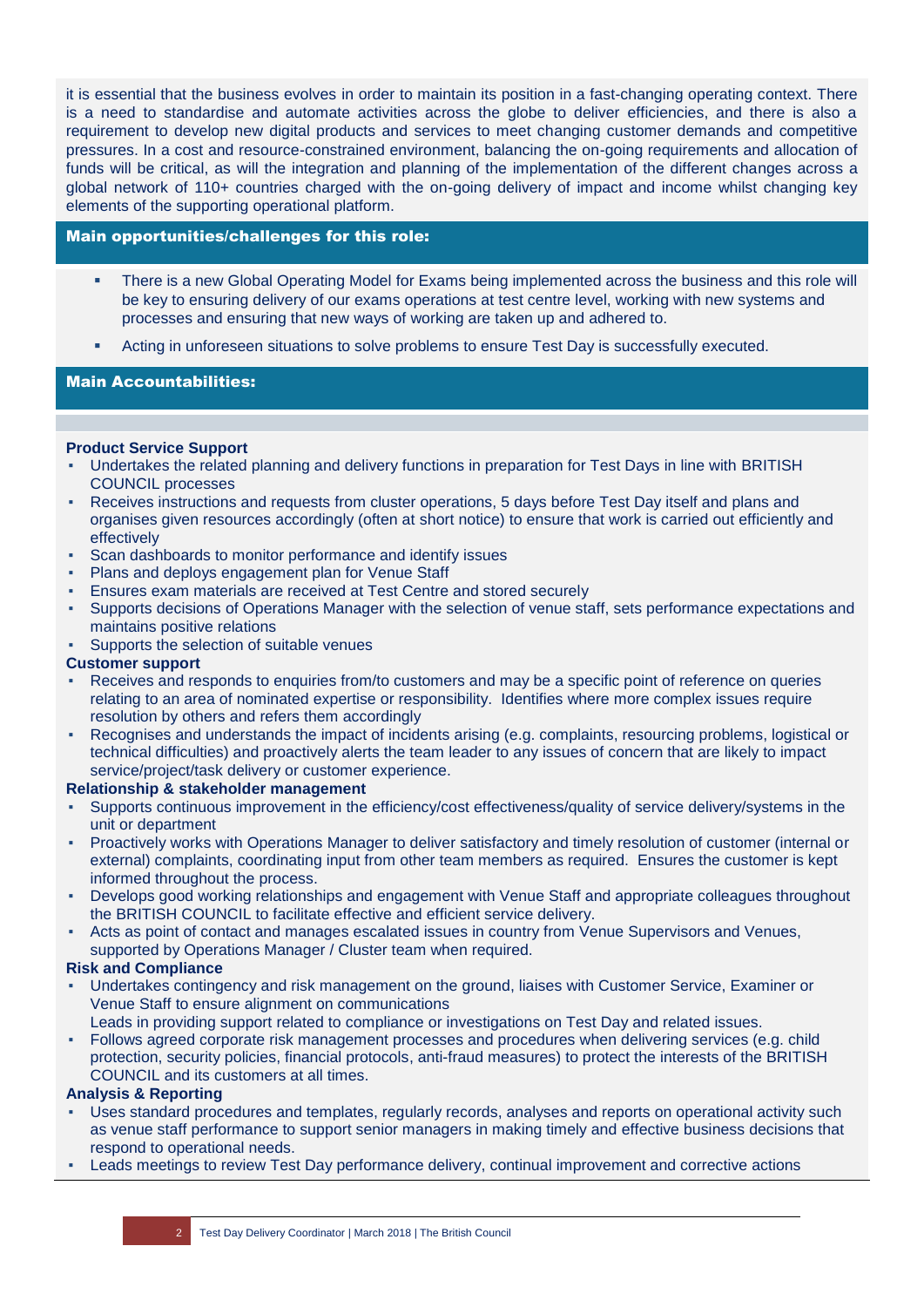# **Managing self & others**

- Plans and prioritises own work activities, which span across a range of different work streams, responding to changing and at times competing requirements to ensure effective delivery of responsibilities over a weekly/monthly time horizon.
- Tasks and coordinates others (e.g. internal colleagues or external contractors/suppliers) to complete timelimited, straightforward activities, within established procedures, in order to ensure efficient delivery of services. Monitors task completion to agreed quality and time standards.

# Key Relationships:

#### *Internal*

- *Cluster Operations Team*
- *Exams Business Manager*
- *Operations Manager*
- *Customer Services*
- *Finance and Resources team*

#### *External*

▪ *Examiners; Venue Staff; Customers, Key Accounts Representatives, Venue Proprietors*

| <b>Role Requirements:</b>                                     |                                                                                                                                                                           |                  |                         |                         |  |
|---------------------------------------------------------------|---------------------------------------------------------------------------------------------------------------------------------------------------------------------------|------------------|-------------------------|-------------------------|--|
| <b>Threshold requirements:</b>                                |                                                                                                                                                                           |                  |                         | <b>Assessment stage</b> |  |
| <b>Passport requirements/ Right to</b><br>work in country     | All applicants should have pre-existing legal<br>status to live and work in Uganda. British<br>Council will not facilitate/sponsor visa<br>applications and work permits. |                  | Shortlisting            |                         |  |
| Direct contact or managing staff<br>working with children?    | Yes - appropriate police check                                                                                                                                            |                  | N/a                     |                         |  |
| <b>Person Specification:</b>                                  |                                                                                                                                                                           |                  | <b>Assessment stage</b> |                         |  |
| <b>Qualifications</b>                                         |                                                                                                                                                                           |                  |                         |                         |  |
| Minimum / essential                                           |                                                                                                                                                                           | <b>Desirable</b> |                         | <b>Assessment Stage</b> |  |
| University degree in any subject or relevant<br>qualification |                                                                                                                                                                           |                  |                         | Shortlisting            |  |
| <b>Role Specific Knowledge &amp; Experience</b>               |                                                                                                                                                                           |                  |                         |                         |  |
|                                                               |                                                                                                                                                                           |                  |                         |                         |  |

| <b>Minimum / essential</b>                                                                                                                                                                                                                                                                      | <b>Desirable</b>                                                                                                   | <b>Assessment Stage</b>           |
|-------------------------------------------------------------------------------------------------------------------------------------------------------------------------------------------------------------------------------------------------------------------------------------------------|--------------------------------------------------------------------------------------------------------------------|-----------------------------------|
| Experience working in a busy operational<br>ш<br>environment delivering high levels of customer<br>service.<br>Ability to ensure compliance, risk and security<br>٠<br>standards are monitored and maintained.                                                                                  | Experience working in<br>٠<br><b>Exams</b><br>Experience of supporting<br>ш<br>delivery of computer<br>based exams | Shortlisting                      |
| <b>Role Specific Skills (if any)</b>                                                                                                                                                                                                                                                            | <b>Assessment Stage</b>                                                                                            |                                   |
| N/A<br>п                                                                                                                                                                                                                                                                                        |                                                                                                                    | <b>Shortlisting AND Interview</b> |
| <b>British Council Core Skills</b>                                                                                                                                                                                                                                                              | <b>Assessment Stage</b>                                                                                            |                                   |
| <b>Communicating and influencing (level 1)</b><br><b>Communicates clearly and effectively</b><br>Listens to others and expresses self clearly, with grammatical accuracy and<br>awareness of a diverse audience in speaking and writing.<br>Managing people (level 1)<br><b>Supports others</b> | <b>Shortlisting AND Interview</b>                                                                                  |                                   |